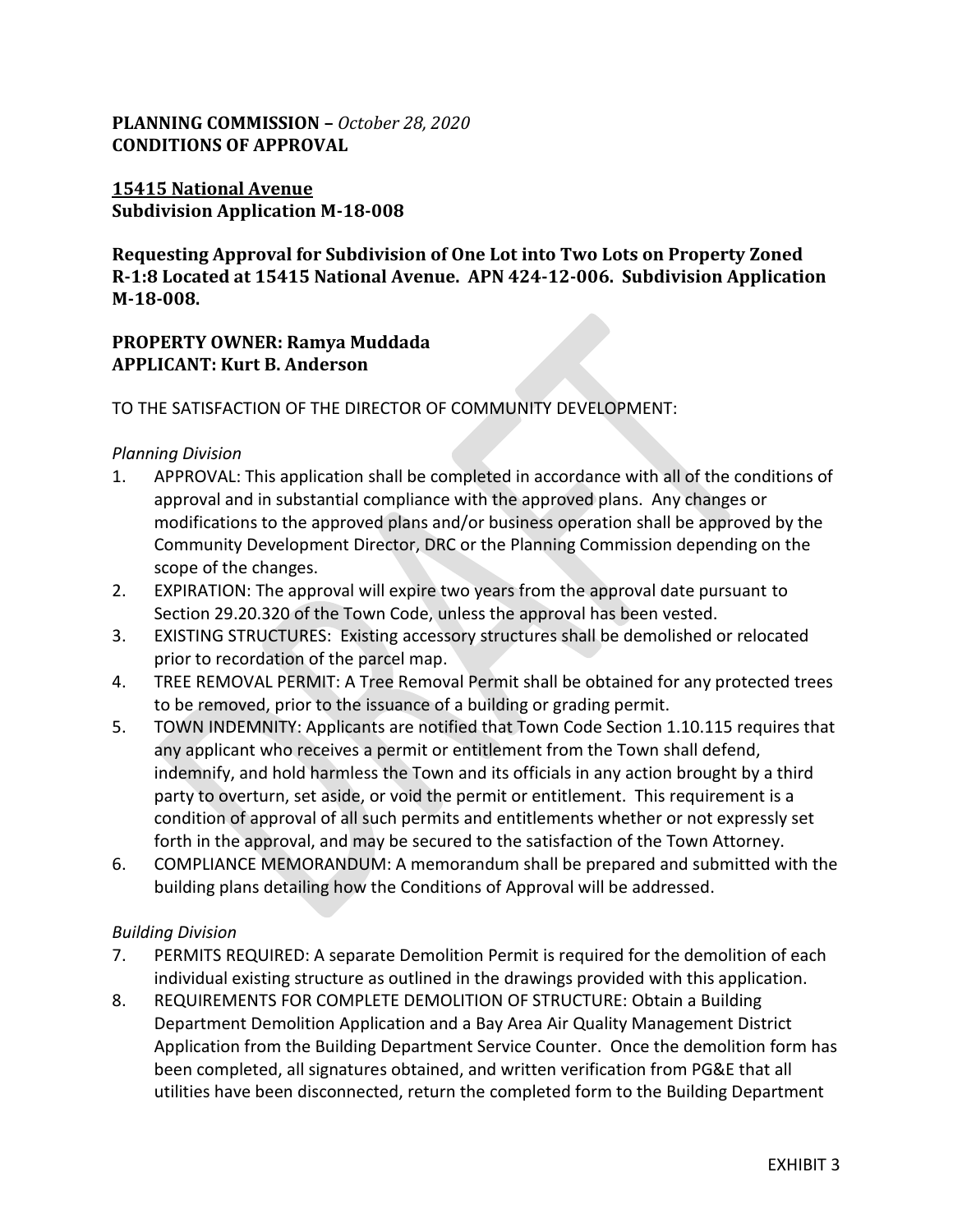Service Counter with the Air District's J# Certificate, PG&E verification, and three (3) sets of site plans showing all existing structures, existing utility service lines such as water, sewer, and PG&E. No demolition work shall be done without first obtaining a permit from the Town.

- 9. APPROVALS REQUIRED: The project requires the following departments and agencies approval before issuing a building permit:
	- a. Community Development Planning Division: (408) 354-6874
	- b. Engineering/Parks & Public Works Department: (408) 399-5771
	- c. Santa Clara County Fire Department: (408) 378-4010

TO THE SATISFACTION OF THE DIRECTOR OF PARKS & PUBLIC WORKS:

### *Engineering Division*

- 10. APPROVAL: This application shall be completed in accordance with all the conditions of approval listed below and in substantial compliance with the latest reviewed and approved development plans. Any changes or modifications to the approved plans or conditions of approvals shall be approved by the Town Engineer.
- 11. PLANS AND STUDIES: Any studies imposed by the Planning Commission or Town Council shall be funded by the Owner/Applicant.
- 12. GENERAL: The Owner/Applicant shall comply with all Town, County, State and Federal laws and regulations applicable to this land division. No other proposed development is included in this particular application of the Certificate of Compliance. Issuance of a Certificate of Compliance will acknowledge the Town's acceptance of the parcel as legally created in accordance with the Subdivision Map Act. Any subsequent development will be required to demonstrate compliance with the Town Development Standards and Codes.
- 13. PARCEL MAP: A parcel map shall be recorded. Two (2) hardcopies and an electronic copy of the parcel map shall be submitted to the Engineering Division of the Parks and Public Works Department for review and approval. Submittal shall include closure calculations, title reports and the appropriate fee. The map shall be recorded prior to the issuance of any grading or building permits. The Owner/Applicant shall provide the Engineering Division with an electronic copy (in PDF format) of the signed recorded map along with a CAD drawing of the Parcel Map after it is recorded.
- 14. WEST VALLEY SANITATION DISTRICT: All sewer connection and treatment plant capacity fees shall be paid either immediately prior to the recordation of any subdivision maps with respect to the subject property or properties or immediately prior to the issuance of a sewer connection permit, which ever event occurs first. Written confirmation of payment of these fees shall be provided prior to map recordation.
- 15. DEDICATIONS: The following shall be dedicated on the parcel map by separate instrument. The dedication shall be recorded before any grading or building permits are issued:
	- a. National Avenue: The ten (10) feet within the subject property located immediately adjacent to the National Avenue right-of-way shall be dedicated in fee.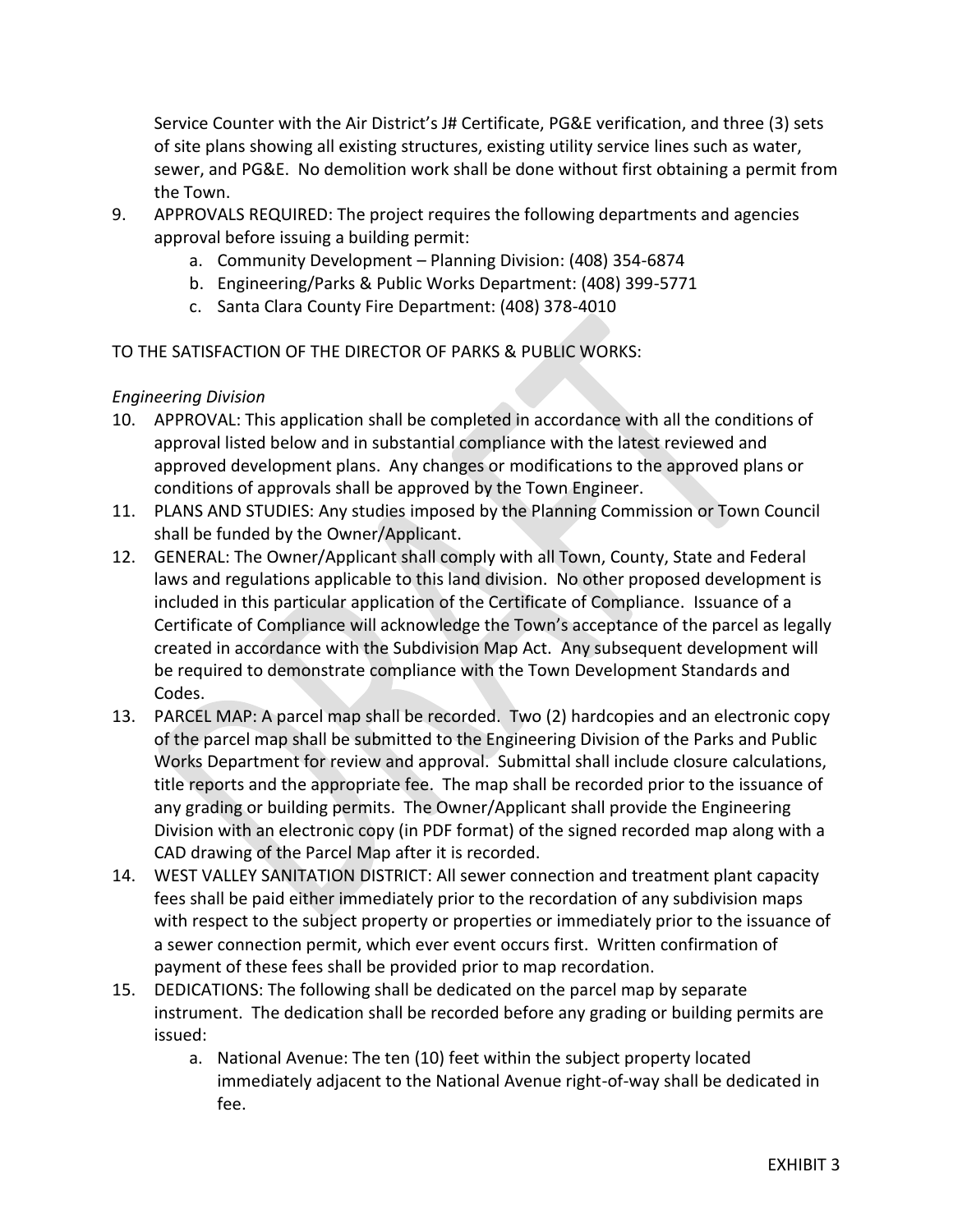- b. Public Service Easement (PSE): Five (5) feet wide, next to the National Avenue right-of-way dedication as described above.
- c. Ingress-egress, storm drainage, sanitary sewer, and utility easements for Parcel 2 as shown on the Proposed Lot Subdivision plans, dated October 5, 2018, as required.
- 16. WATER METER: The existing water meter, currently located within the National Avenue right-of-way, shall be relocated within the property in question, directly behind the public right-of-way line. The Owner/Applicant shall repair and replace to existing Town standards any portion of concrete flatwork within said right-of-way that is damaged during this activity prior to issuance of a certificate of occupancy.
- 17. PUBLIC IMPROVEMENTS: The following improvements shall be installed by the Developer. Plans for those improvements shall be prepared by a California registered civil engineer, reviewed and approved by the Town, and guaranteed by contract, Faithful Performance Security and Labor & Materials Security before the recordation of a map. The improvements must be completed and accepted by the Town before the issuance of any subsequent grading or building permits unless otherwise allowed by the Town Engineer.
	- a. National Avenue: Curb, gutter, sidewalk, street lights, tie-in paving, signing, striping, storm drainage and sanitary sewers, as required.
	- b. Remove and replace the existing pavement section along the project frontage with a traffic-appropriate engineered structural pavement section from centerline to the edge of pavement on the project (west) side, or alternative pavement rehabilitation measures as approved by the Town Engineer.
- 18. CERTIFICATE OF OCCUPANCY: The Engineering Division of the Parks and Public Works Department will not sign off on a Temporary Certificate of Occupancy or a Final Certificate of Occupancy until all required improvements within the Town's right-of-way have been completed and approved by the Town.
- 19. FRONTAGE IMPROVEMENTS: The Developer shall be required to improve the project's public frontage (right-of-way line to centerline and/or to limits per the direction of the Town Engineer) to current Town Standards. These improvements may include but not limited to curb, gutter, sidewalk, driveway approach, signs, pavement, raised pavement markers, thermoplastic pavement markings, storm drain facilities, street lighting (upgrade and/or repaint) etc. Plans for the improvements must be approved by the Town prior to the issuance of any grading or building permits. The improvements must be completed and accepted by the Town before the issuance of any grading or building permits unless otherwise allowed by the Town Engineer.
- 20. DRIVEWAY APPROACH: The Owner/Applicant shall install one (1) Town standard residential driveway approach. The new driveway approach shall be constructed per Town Standard Plans and must be completed and accepted by the Town before a Certificate of Occupancy for any new building can be issued. New concrete shall be free of stamps, logos, names, graffiti, etc. Any concrete identified that is displaying a stamp or equal shall be removed and replaced at the Contractor's sole expense and no additional compensation shall be allowed therefore.
- 21. FRONTAGE IMPROVEMENTS (TRAFFIC): The Developer shall construct improvements including and may not be limited to signage, striping, curb/gutter/sidewalk, and street